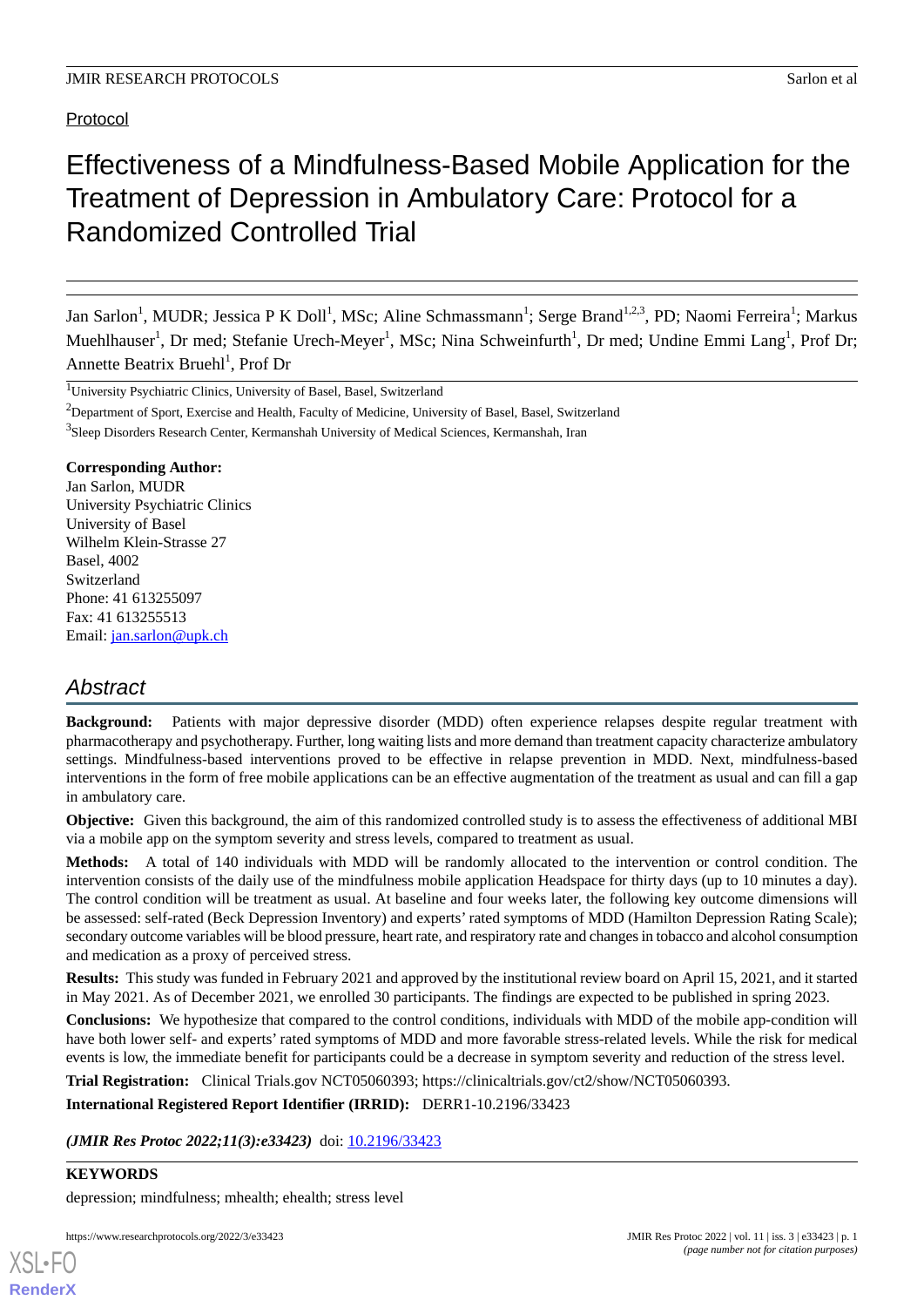# *Introduction*

Major depression disorder (MDD) is a global, serious, and life-shortening disease, affecting about 300 million people worldwide and the main cause of disability-adjusted life years caused by mental diseases [\[1](#page-6-0)[-3\]](#page-6-1). The limited capacities in ambulatory care and the increasing mental health needs request innovative, cost-effective interventions [\[4](#page-6-2),[5\]](#page-6-3). During the last decade, research has focused on cost-effective internet-based interventions as add-ons to existing services for individuals with MDD. Such interventions can potentially reduce the gap between the need and provision of psychiatric treatments, though being effective [[6](#page-6-4)[-8](#page-6-5)]. Recently, the need for remote psychological, psychiatric, and internet-based interventions in the mental health sector further increased during the worldwide COVID-19 pandemic and the health-related lockdown measures [[9](#page-6-6)-[11\]](#page-7-0). Accessible strategies can be an effective option to enhance mental health response capacity [[12](#page-7-1)[,13](#page-7-2)].

Mindfulness-based interventions (MBIs), such as mindfulness-based stress reduction or mindfulness-based cognitive therapy, have received considerable attention in modern psychotherapy because of emerging evidence regarding their efficacy in different clinical populations [\[14](#page-7-3)-[19\]](#page-7-4). MBCT can both decrease depressive symptoms of a current depressive episode and avoid relapses in individuals with MDD [[20-](#page-7-5)[23\]](#page-7-6). The effects are comparable to those of other cognitive behavioral therapies [[24-](#page-7-7)[27](#page-7-8)] and showed favorable effects if used as an adjunct therapy to treatment as usual (TAU) [[28-](#page-7-9)[31](#page-8-0)]. There is growing evidence that web- and computer-based stress interventions can be effective in reducing stress, depressive, and anxiety symptoms [[32-](#page-8-1)[34\]](#page-8-2).

In a study comparing internet-based psychological interventions in primary care, MBIs were effective in both decreasing depressive symptoms and increasing well-being compared to healthy lifestyle psychoeducational program of positive affect promotion [\[4](#page-6-2)] and compared to the waitlist control group [[35\]](#page-8-3).

As regards mobile applications, these may contribute to closing the treatment gap for depression by reaching large populations at relatively low costs [\[36](#page-8-4)]. There is evidence of positive effects of mindfulness-based mobile applications on well-being, stress level, affect, work engagement, irritability, mind wandering as well as sleep quality in different study populations [[37-](#page-8-5)[43\]](#page-8-6). Eight randomized controlled trials using a mindfulness-based app as an intervention group are reported in more detail in [Table](#page-2-0) [1.](#page-2-0) The intervention period differed from 14 days up to eight weeks (median 28 days).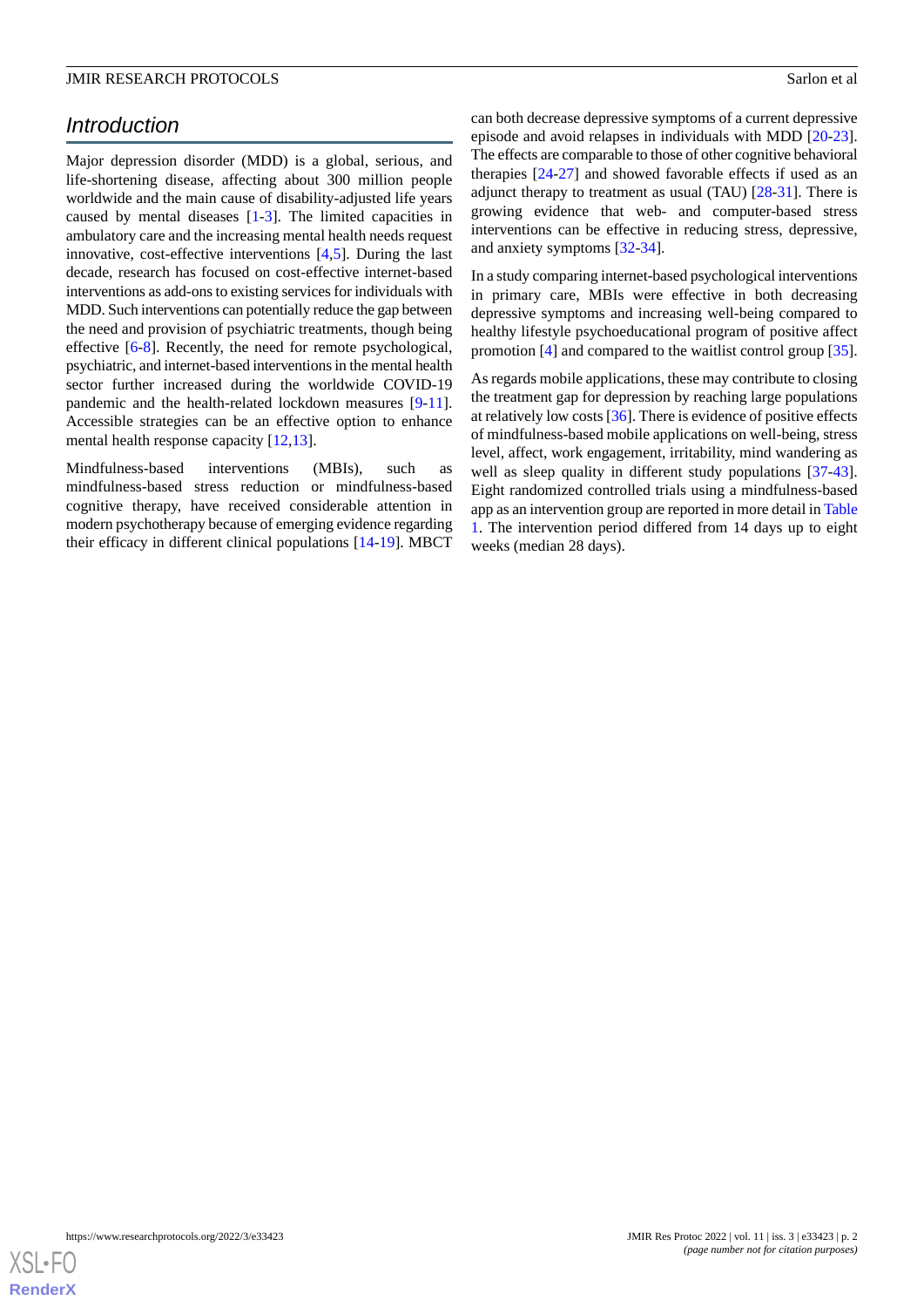<span id="page-2-0"></span>**Table 1.** Summary of randomized control trials using mindfulness-based mobile applications.

| Author/year                 | Intervention<br><i>(intervention)</i><br>group) | App                                          | Control group                                                                |                                                                             | Study population Outcome/psychometry                                                                                                                                      | Results                                                                                                                         |
|-----------------------------|-------------------------------------------------|----------------------------------------------|------------------------------------------------------------------------------|-----------------------------------------------------------------------------|---------------------------------------------------------------------------------------------------------------------------------------------------------------------------|---------------------------------------------------------------------------------------------------------------------------------|
| O'Donnell<br>$[37]$ , 2020  | 10 min a day<br>over 30 days                    | Insight<br>Timer                             | Wait-list control<br>group                                                   | General adult<br>population                                                 | Generalized Anxiety Disorder<br>7 (GAD-7); well being                                                                                                                     | Not available yet                                                                                                               |
| Huberty<br>$[38]$ , 2019    | 10 min a day<br>over 56 days                    | Calm                                         | Wait-list control<br>group                                                   | College students                                                            | Stress, well-being, mindfulness,<br>sleep, alcohol consumption,<br>physical activity                                                                                      | Significant effects in all<br>measured parameters in the<br>intervention group                                                  |
| Möltner<br>$[39]$ , 2017    | Daily over 14<br>days                           | 7Mind                                        | Waitlist control<br>group                                                    | Employees                                                                   | Mindfulness, work engage-<br>ment, job satisfaction, emotion-<br>al exhaustion, emotional intelli-<br>gence, innovation and creativi-<br>ty, and self-efficacy.           | Significant effects in all<br>measured parameter in the<br>intervention group                                                   |
| Economides<br>$[40]$ , 2018 | 10 min a day<br>over 14 days                    | Headspace                                    | Audiobook about<br>mindfulness                                               | General adult<br>population with<br>no history of psy-<br>chiatric disorder | Stress-level, irritability, affec-<br>tion/Stress Overload Scale,<br>Scale of Positive and Negative<br>Experience (SPANE)                                                 | Significant reduction of<br>stress level, irritability,<br>significant changes in<br>SPANE score in the inter-<br>vention group |
| Howells<br>[41]<br>2015     | 10 min a day<br>over 14 days                    | Headspace                                    | <b>Catch Notes</b>                                                           | Facebook and<br>LinkedIn users                                              | The Satisfaction with Life<br>Scale, Flourishing scale, Posi-<br>tive and Negative Affect Scale,<br>Center for Epidemiologic<br><b>Studies Depression Scale</b><br>(CESD) | Significant increase in<br>positive effects in the inter-<br>vention group                                                      |
| Bennike<br>$[42]$<br>2020   | $10-20$ a day over<br>28 days                   | Headspace                                    | Cognitive train-<br>ing                                                      | General adult<br>population with<br>no history of psy-<br>chiatric disorder | Mind wandering, Sustained<br>Attention to Response Task<br>(SART)                                                                                                         | Sign. reduction of mind<br>wandering in the interven-<br>tion group                                                             |
| Lim $[43]$<br>2015          | 21 days                                         | Headspace                                    | Cognitive train-<br>ing                                                      | Students                                                                    | Compassion                                                                                                                                                                | (not significant) increase<br>of compassion in the inter-<br>vention group                                                      |
| Ly [44]<br>2014             | 3-30 min a day<br>over 56 days                  | App devel-<br>oped for the<br>clinical trial | Behavioral activa-<br>tion via an app<br>developed for the<br>clinical trial | Patients with<br>MDD (Major de-<br>pression d<br>isorder)                   | Symptom severity (Beck De-<br>pression Inventory II [BDI-II],<br>Patient Health Questionnaire-9<br>$[PHQ-9]$                                                              | No significant differences<br>between the intervention<br>and the control group                                                 |

In 4 of the 8 studies, the mindfulness-based intervention was delivered via the app Headspace, probably due to previous findings and a high score in the mobile application rating system [[45\]](#page-8-13), making this mobile app promising for further research. The application was brief and easy to use, free to download, and accessible via smartphones globally [[41\]](#page-8-10). Users who sign up for the free trial have access to one of three guided foundation courses, titled "Basics." There are 10 free sessions in each "Basics" course.

However, and surprisingly, from the reviewed studies, only one study targeted 40 individuals with MDD [\[44](#page-8-12)]; the results indicate comparable effects of a mindfulness-based app and behavioral activation via a major depression app.

Given this background and given the scarcity of app-based MBIs in individuals with MDD, the aim of this study is to examine the effects of a mindfulness-based mobile application (Headspace) on the symptom severity and physiological effects in participants with MDD in the real daily clinical practice as an adjunct therapy to the TAU.

The following hypotheses are formulated: first, following Howells et al [\[41](#page-8-10)], we assume that compared to a control

condition, individuals in the intervention group will achieve a decrease in depressive symptoms. Second, following Huberty et al [[38\]](#page-8-7) and Economides [[40\]](#page-8-9), we expect a reduction of the stress level in the intervention group compared to the control group. For the following reasons, we hold that this study is of both practical and clinical importance. First, apps allow an individually tailored and self-paced intervention to improve symptoms of MDD and stress; second, such interventional add-ons improve individuals' self-management and self-responsibility; third, interventional add-ons are easy to use, follow, complete, and monitor, allowing the user to get motivational-enhancing feedback; fourth, such apps provide easy-to-manage data to further improve the dialogue between the user and health care experts; fifth, once a person is accustomed to using the app, the odds are much higher than the person continues to use the app and the appropriate exercising long term.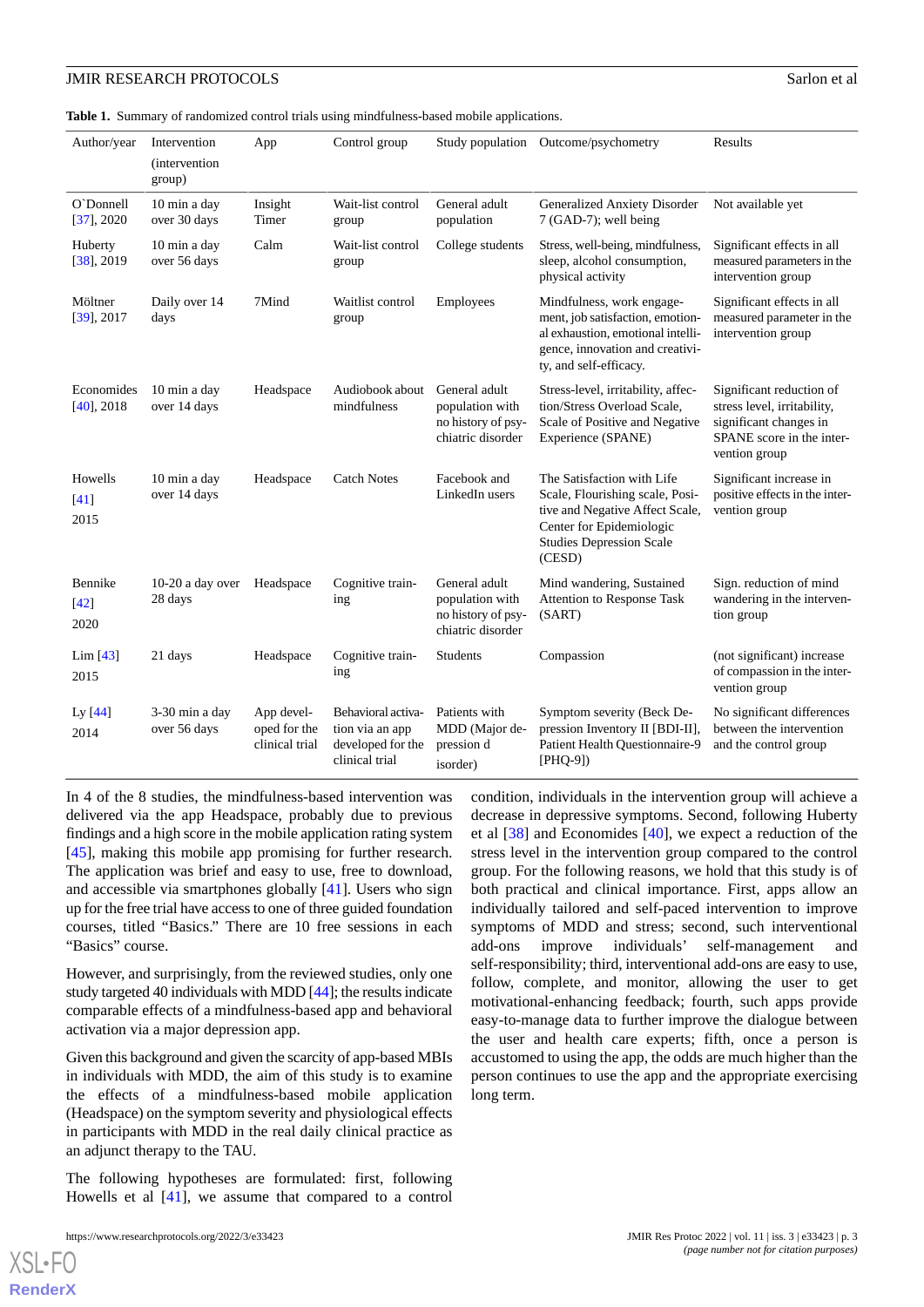# *Methods*

#### **Aims**

The aim of this study is to assess the efficacy of a mindfulness-based mobile application (Headspace) on the symptom severity and the stress level measured by physiological parameters in patients with MDD when compared to a control group. We assume a decrease of the symptom severity, measured by the Beck Depression Inventory II (BDI-II) and Hamilton Depression Rating Scales (HDRS), in the intervention group compared to the waitlist control group. Furthermore, we hypothesize that the stress level assessed by heart and respiratory

<span id="page-3-0"></span>**Figure 1.** Flowchart study design.

rate as well as the blood pressure will be lower in the intervention group compared to the control group.

## **Study Design**

This study will be a single-center, open-label and randomized wait-list-controlled trial, which will take place at the University Psychiatric Clinics (UPK) Basel (Switzerland).

Participants will be randomly allocated to two conditions: (1) MBI mobile application Headspace+ TAU (intervention group) and  $(2)$  waitlist + TAU (control group). They will be assessed at baseline and 30 days after baseline (study end). The study flowchart is presented in [Figure 1](#page-3-0) The study started in May 2021.



The study protocol will be introduced to all participants, the name of the mobile application is not to be communicated in the first step. Previous experience with mobile applications for health will be assessed in all subjects prior to randomization. Randomization is performed by the project leader by using a computer-based randomization algorithm, performing the randomization allocation (ratio 1:1). Each new participant of the study will receive a participant number that corresponds to the following treatment number.

At baseline, participants will complete a series of questionnaires covering sociodemographic and treatment-related information, along with a self-rating (ie, BDI-II) of current symptoms of MDD. An expert will perform a thorough clinical-psychiatric interview and rate participants' symptoms of depression (ie, HDRS). To assess the current psychophysiological stress response at baseline conditions, a nurse will measure participants' heart and respiratory rate and blood pressure.

Next, participants will be informed about the study condition assignment. Participants of the control condition will have no additional task to their TAU instruction. Participants of the intervention group will be introduced to the Headspace app and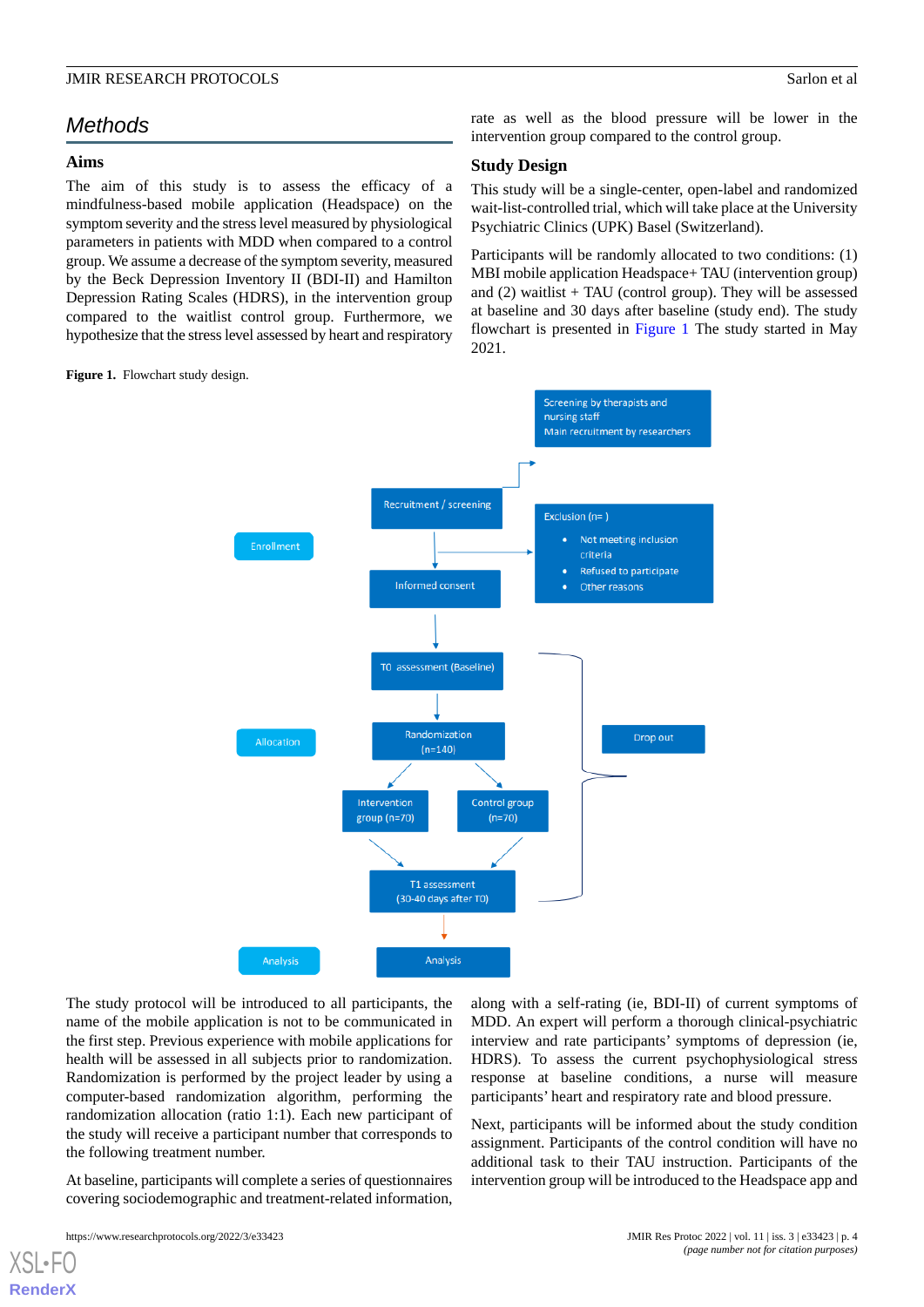its handling. The necessary timeframe of the baseline assessment will be around 60 minutes.

The intervention group will be required to download the mobile application Headspace and start their daily usage in addition to their TAU (as explained in the "Intervention" section).

Regarding the control group, there will be no intervention planned. The control group will receive the same TAU as the intervention group during inpatient treatment. Participants of both groups will be supported in their outpatient treatment after discharge as usual. Compared to the treatment group, the control

group will not be told about the application and its use but will be held on a waitlist. The control participants will be instructed to undergo their TAU (eg, private practice therapist), whereby they will be asked to come to the visit at measurement time T1 after 30 days (see the time points in [Table 2](#page-4-0)).

At T1, both groups will undergo the same procedures as they did at baseline (maximum 60 min). Following the visit, the name of the mobile application will be communicated to the participants of the control group so they can use it after the end of the study as needed.

#### <span id="page-4-0"></span>**Table 2.** Study timeline.

|                                      | Time points (days) |               |                |
|--------------------------------------|--------------------|---------------|----------------|
|                                      |                    | Baseline (T0) | T <sub>1</sub> |
|                                      | $-7$ to 0          | $\mathbf{0}$  | $+30$          |
| Discharge (if inpatients)            |                    |               |                |
| Inclusion/exclusion criteria checked | V                  |               |                |
| Signed written informed consent      | V                  |               |                |
| Medical history, medication          |                    |               |                |
| Participant characteristics          |                    |               |                |
| Randomization                        | V                  |               |                |
| Visit T0 (baseline)                  |                    | N             |                |
| Visit T1 (study end)                 |                    |               | N              |

#### **Participants and Recruitment**

In total, 140 patients should be recruited (70 for the intervention and control group each).

Inclusion criteria: inpatients or partial inpatients (day clinic, at least 18 years old, before discharge to ambulatory care as well as outpatients, all diagnosed with MDD according to the International Classification of Diseases. All participants must have a smartphone and be generally willing to download and use a mindfulness-based app for at least 30 days.

Exclusion criteria: Acute suicidality, dementia, acute substance dependency, psychotic, schizophrenic, or schizoaffective disorders, serious health conditions like unstable cardiovascular, heart, lung, endocrine or neurological disorders, and momentary use of Headspace.

The study will be brought to the attention of potentially eligible patients of the UPK through their health care providers at UPK and through the study flyer. If they show interest in participating, the patients will receive a document with all the required information regarding the study in order to give their informed consent. After the patients sign the form of consent, it will take between 1 to 7 days until they will get scheduled for their first appointment. This will give them an adequate amount of time to consider their participation carefully. Participants will be informed about the scope and procedure of the study. Their written informed consent will be obtained.

The participants can be withdrawn from the project for any of the following reasons:

- 1. At their own request (withdrawal of consent)
- 2. In case of nonadherence to the study protocol (if participants use the app on less than 25 days or if they use other courses beyond the basic course)
- 3. If one or more exclusion criteria appear within the time of observation

If a participant wants to discontinue participation, this will be accepted without the need for reasons. However, the participant will be asked for potential reasons for discontinuation to document it for further analysis. The date and, if available, the reason for the withdrawal will be documented, and the participant's data will be destroyed.

#### **Intervention**

The intervention will consist of the download and the daily use of the mobile application Headspace in addition to the TAU. The participants will use the course basics of the application, which offers 10 guided meditation sessions. The duration of each session can be done in 3, 5, or 10 minutes. The study foresees that the course will be conducted in three series. The participants will make the first cycle of the course with 3 minutes per session, the second with 5 minutes, and the last one with 10 minutes per session. The participants will do one session a day, which adds up to 30 days of using the mobile application. The patients need no previous knowledge of mindfulness exercises or meditation. The course introduces and guides the patients in and through different meditation techniques. After 30 days of using the application, the patients will be examined at T1. In addition, at T1, all participants of the intervention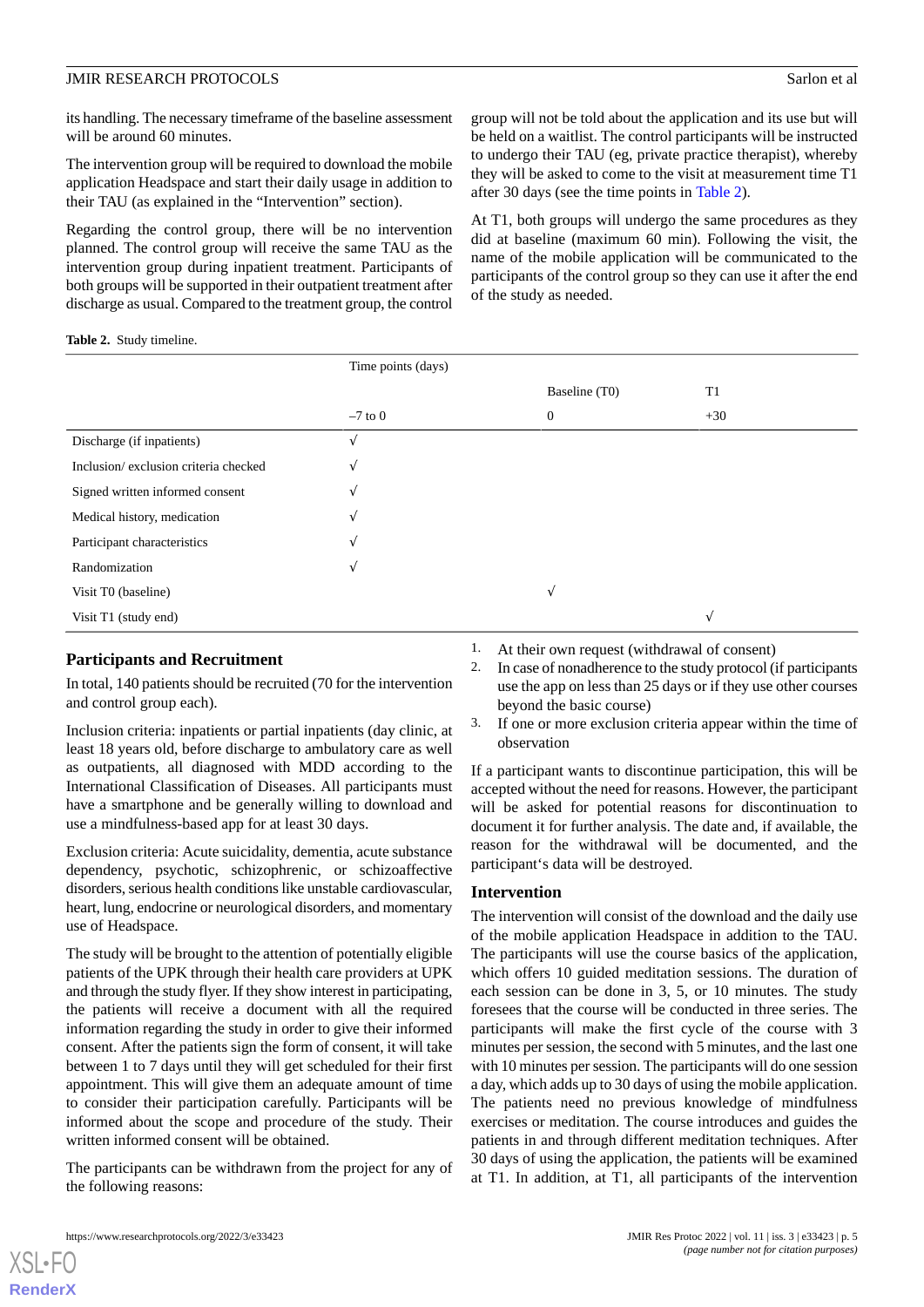group will be asked for short feedback about the intervention ("comment/feedback to the app use").

To monitor the adherence to the protocol and keep participants engaged in using the app daily, participants of the intervention group will be contacted weekly via email or phone (as they prefer) and reminded of the daily use of the app.

# **Primary Outcomes**

The BDI-II and HDRS total scores, both continuous variables, will be used as the primary outcome measure of depression severity; BDI-II and HDRS are commonly used psychometric instruments with broad applicability in research and clinical practice [[46](#page-8-14)[,47](#page-8-15)].

The BDI-II is a 21-item self-reporting questionnaire. It evaluates the severity of depression in normal and psychiatric populations [[32\]](#page-8-1). The BDI-II total score can be obtained by adding up the answers, from a minimum of 0 to a maximum of 63 points.

The HDRS is the most widely used rating scale for depression severity. However, the 21-item version is most commonly used for the reason that the last four items (diurnal variation, depersonalization/derealization, paranoid symptoms, and obsessional and compulsive symptoms) should not contribute to the total score. This study will be using the 17-item rating scale as well. The total score can be acquired by adding up the answers. It can range from a minimum of 0 to a maximum of 52 points.

The possibility of relapse or rehospitalization between the two assessments will be assessed at T1.

# **Secondary Outcomes**

Stress levels will be examined by autonomous nervous system parameters: resting heart rate, blood pressure as well as respiratory rate. The resting heart rate, as well as the blood pressure, will be measured by using a blood pressure monitor provided by the clinic. The respiratory rate will be assessed by counting the breaths taken per minute.

The same procedures will be used for all study participants to ensure that the data from all individuals will be comparable. All measurements will be taken in awake subjects in a sitting (slightly inclined) position and in the same room. All subjects will be asked to breathe normally and not move for five minutes to reduce the impact of pretest movements.

Furthermore, all current medications (inclusive anxiolytics and sedatives), general and momentary consumption of alcohol, as well as the consumption of nicotine, in particular pack-year and amount of daily smoked cigarettes, will be assessed.

# **Data Analysis**

Basic hypothesis:

[XSL](http://www.w3.org/Style/XSL)•FO **[RenderX](http://www.renderx.com/)**

- H1: Decrease (or lower increase) of the BDI-II and HDRS sum scores at T1 compared to baseline in the intervention group compared to the control group.
- H0: The changes in the BDI-II and HDRS sum scores between baseline and T1 do not differ between the intervention and the control group.

For the statistical analysis, we will use tools provided by the software packages IBM SPSS statistics and R (R Core Team). The changes in the symptom severity, as well as physiological parameters between baseline and T1 measurements, will be assessed. When comparing the change scores in the intervention group with those of the control group, typical hypothesis-testing, including mixed linear models, will be used, as provided by the software packages IBM SPSS statistics and R with a significance level of .05.

Sample size estimation: The estimation is based on an expected effect size of Cohen *d*=0.50, which is based on prior published studies of mindfulness-based apps. When setting the significance criterion  $\alpha = 0.05$  and  $\beta = 0.2$  (statistical power 80%), the required sample size for a two-sample *t* test is 64 for each group. The dropout rate is expected not to exceed 10%, resulting in 140 patients overall.

# **Ethics Considerations and Approval**

This study will be conducted according to the international standards of the Declaration of Helsinki and subsequent amendments. This trial will be performed in compliance with the study protocol and with good clinical practice guidelines.

The study protocol has been approved by the Swiss Ethics Committee (North/Central Switzerland-EKZN; 2021-00452) and follows the guidelines of the Declaration of Helsinki and current Swiss legislation on privacy and data protection. The study participants will sign the written informed consent form before randomization. Participants will be provided with detailed information about the study and will be informed that they may leave the study at any time.

# *Results*

This study was funded in February 2021 and approved by the institutional review board on April 15, 2021, and it started in May 2021. As of December 2021, we have enrolled 30 participants. The findings are expected to be published in spring 2023.

# *Discussion*

This study aims to assess the efficacy of a mindfulness-based mobile application, Headspace, on depressive symptoms and physiological stress levels in outpatient MDD patients. We hypothesize fewer relapses of depressive symptoms and a decrease of symptom severity in the group of MDD patients using Headspace for 30 consecutive days, compared to the waitlist group. There is great potential in the use of application-based meditation since it is easily accessible, easy to use, cost-effective, and, most importantly, could help improve patients' well-being. However, there are some practical issues to mention in this study. One issue regards the duration of the effect; although the intervention of 30 days is within the range of other studies (median 28 days), we will not be able to measure and report middle- and long-term effects (eg, 6 months postintervention). If our hypothesis is confirmed, further studies are needed to investigate middle- and long-term effects, and implementation of MBI via an app in evidence-based care is needed. Furthermore, this study will use one single application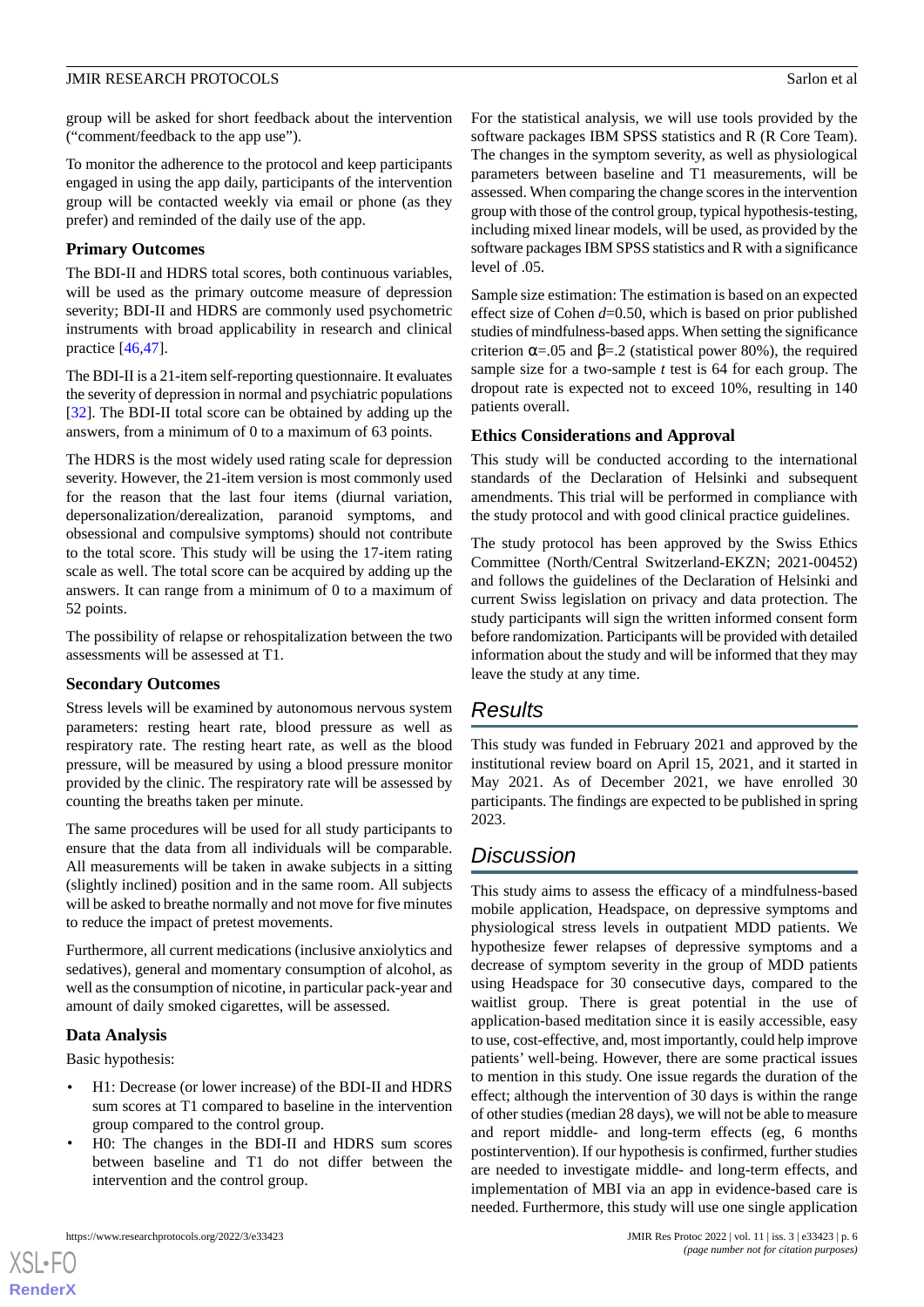(Headspace) as the intervention method. Further studies will be needed to compare the effects of Headspace to other interventions. Another issue to consider is patient compliance. Due to the fact that our participants will be in an inpatient setting and the intervention consists of using the application by themselves, it will be difficult to monitor the actual use of the application and, therefore, patient compliance.

Fortunately, there are no risks of medical events as well as no known risks of the intervention planned. The only potential and very low risk could be due to unauthorized data access; however, this risk will be minimized due to the adherence to the study protocol. Further, electronic data will be saved on password-protected computers that are only accessible by authorized personnel. All paper data will be stored on-campus in locked cabinets. Only authorized personnel will have access to the study data.

The potential immediate benefit for the participants consists of a decrease in symptom severity and prevention of depressive relapse without side effects. The long-term benefits are that patient care, especially in the outpatient setting or after discharge from inpatient treatment, will be easily augmented and improved. Moreover, the patients will be supported by an easily accessible mindfulness-based intervention. Such benefits may accommodate the issue of limited capacities in ambulatory care. With the prevention of depressive relapse, people with MDD get the chance to not only improve in symptom severity but also to live in their homes, with their families, go to school, or to work, accompanied by a tool for stress reduction.

## **Acknowledgments**

This research is financed by a grant from the Funding Fond (Forschungsförderungsfond) of the University Psychiatric Clinics (2021-00452). The funding body did not play any role in the design of the study, nor will it play any role in data collection, analysis, interpretation of data, or the writing of manuscripts.

# **Authors' Contributions**

All the authors participated in the design and planning of the intervention evaluated here. JS designed the project and wrote the manuscript. SB planned the necessary statistical analysis. JPKD, AS, SB, and ABB contributed to the ethics approval and writing of the manuscript. ABB and UEL coordinated the process. JS, AS, and NF will collect the data. JPKD, MM, SUM, and NS will recruit or assist with recruitment. JS, AS, and JR will analyze the data.

## **Conflicts of Interest**

<span id="page-6-0"></span>None declared.

# **References**

- <span id="page-6-1"></span>1. Herrman H, Kieling C, McGorry P, Horton R, Sargent J, Patel V. Reducing the global burden of depression: a Lancet–World Psychiatric Association Commission. The Lancet 2019 Jun;393(10189):e42-e43. [doi: [10.1016/s0140-6736\(18\)32408-5](http://dx.doi.org/10.1016/s0140-6736(18)32408-5)]
- <span id="page-6-2"></span>2. Whiteford HA, Degenhardt L, Rehm J, Baxter AJ, Ferrari AJ, Erskine HE, et al. Global burden of disease attributable to mental and substance use disorders: findings from the Global Burden of Disease Study 2010. Lancet 2013 Nov 9;382(9904):1575-1586. [doi: [10.1016/S0140-6736\(13\)61611-6\]](http://dx.doi.org/10.1016/S0140-6736(13)61611-6) [Medline: [23993280](http://www.ncbi.nlm.nih.gov/entrez/query.fcgi?cmd=Retrieve&db=PubMed&list_uids=23993280&dopt=Abstract)]
- <span id="page-6-3"></span>3. Saxena S, Thornicroft G, Knapp M, Whiteford H. Resources for mental health: scarcity, inequity, and inefficiency. The Lancet 2007 Sep;370(9590):878-889. [doi: [10.1016/s0140-6736\(07\)61239-2](http://dx.doi.org/10.1016/s0140-6736(07)61239-2)]
- <span id="page-6-4"></span>4. Gili M, Castro A, García-Palacios A, Garcia-Campayo J, Mayoral-Cleries F, Botella C, et al. Efficacy of Three Low-Intensity, Internet-Based Psychological Interventions for the Treatment of Depression in Primary Care: Randomized Controlled Trial. J Med Internet Res 2020 Jun 05;22(6):e15845 [\[FREE Full text\]](https://www.jmir.org/2020/6/e15845/) [doi: [10.2196/15845](http://dx.doi.org/10.2196/15845)] [Medline: [32501276\]](http://www.ncbi.nlm.nih.gov/entrez/query.fcgi?cmd=Retrieve&db=PubMed&list_uids=32501276&dopt=Abstract)
- 5. Breslow AS, Tran NM, Lu FQ, Alpert JE, Cook BL. Depression Treatment Expenditures for Adults in the USA: a Systematic Review. Curr Psychiatry Rep 2019 Sep 21;21(10):1-11. [doi: [10.1007/s11920-019-1083-3](http://dx.doi.org/10.1007/s11920-019-1083-3)]
- <span id="page-6-5"></span>6. Karyotaki E, Ebert DD, Donkin L, Riper H, Twisk J, Burger S, et al. Do guided internet-based interventions result in clinically relevant changes for patients with depression? An individual participant data meta-analysis. Clin Psychol Rev 2018 Jul;63:80-92. [doi: [10.1016/j.cpr.2018.06.007](http://dx.doi.org/10.1016/j.cpr.2018.06.007)] [Medline: [29940401](http://www.ncbi.nlm.nih.gov/entrez/query.fcgi?cmd=Retrieve&db=PubMed&list_uids=29940401&dopt=Abstract)]
- <span id="page-6-6"></span>7. Van't Hof E, Cuijpers P, Stein DJ. Self-help and Internet-guided interventions in depression and anxiety disorders: a systematic review of meta-analyses. CNS Spectr 2009 Feb 07;14(2 Suppl 3):34-40 [[FREE Full text](http://paperpile.com/b/w638F2/1JOG)] [doi: [10.1017/s1092852900027279\]](http://dx.doi.org/10.1017/s1092852900027279) [Medline: [19238128\]](http://www.ncbi.nlm.nih.gov/entrez/query.fcgi?cmd=Retrieve&db=PubMed&list_uids=19238128&dopt=Abstract)
- 8. Hallgren M, Kraepelien M, Öjehagen A, Lindefors N, Zeebari Z, Kaldo V, et al. Physical exercise and internet-based cognitive-behavioural therapy in the treatment of depression: randomised controlled trial. Br J Psychiatry 2015 Sep 02;207(3):227-234. [doi: [10.1192/bjp.bp.114.160101](http://dx.doi.org/10.1192/bjp.bp.114.160101)] [Medline: [26089305\]](http://www.ncbi.nlm.nih.gov/entrez/query.fcgi?cmd=Retrieve&db=PubMed&list_uids=26089305&dopt=Abstract)
- 9. Stefana A, Youngstrom EA, Hopwood CJ, Dakanalis A. The COVID-19 pandemic brings a second wave of social isolation and disrupted services. Eur Arch Psychiatry Clin Neurosci 2020 May 15;270(6):785-786. [doi: [10.1007/s00406-020-01137-8](http://dx.doi.org/10.1007/s00406-020-01137-8)]
- 10. Humer E, Stippl P, Pieh C, Schimböck W, Probst T. Psychotherapy via the Internet: What Programs Do Psychotherapists Use, How Well-Informed Do They Feel, and What Are Their Wishes for Continuous Education? Int J Environ Res Public Health 2020 Nov 05;17(21):8182 [[FREE Full text](https://www.mdpi.com/resolver?pii=ijerph17218182)] [doi: [10.3390/ijerph17218182](http://dx.doi.org/10.3390/ijerph17218182)] [Medline: [33167478\]](http://www.ncbi.nlm.nih.gov/entrez/query.fcgi?cmd=Retrieve&db=PubMed&list_uids=33167478&dopt=Abstract)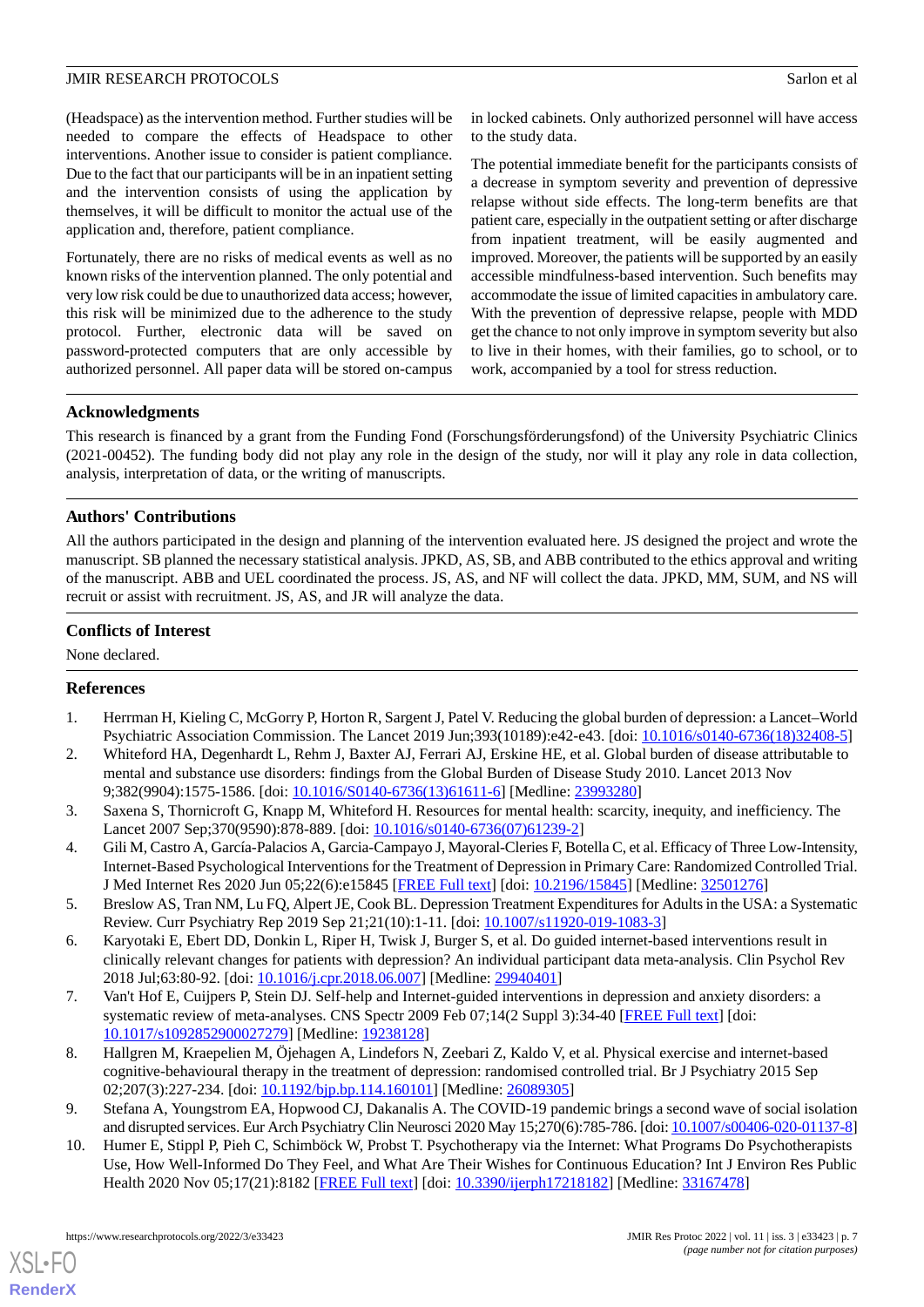- <span id="page-7-0"></span>11. Shayganfard M, Mahdavi F, Haghighi M, Sadeghi Bahmani D, Brand S. Health Anxiety Predicts Postponing or Cancelling Routine Medical Health Care Appointments among Women in Perinatal Stage during the Covid-19 Lockdown. IJERPH 2020 Nov 09;17(21):8272. [doi: [10.3390/ijerph17218272\]](http://dx.doi.org/10.3390/ijerph17218272)
- <span id="page-7-2"></span><span id="page-7-1"></span>12. Yue J, Yan W, Sun Y, Yuan K, Su S, Han Y, et al. Mental health services for infectious disease outbreaks including COVID-19: a rapid systematic review. Psychol. Med 2020 Nov 05;50(15):2498-2513. [doi: [10.1017/s0033291720003888](http://dx.doi.org/10.1017/s0033291720003888)]
- 13. Augusterfer EF, O'Neal CR, Martin SW, Sheikh TL, Mollica RF. The Role of Telemental Health, Tele-consultation, and Tele-supervision in Post-disaster and Low-resource Settings. Curr Psychiatry Rep 2020 Nov 28;22(12):85 [[FREE Full text](http://europepmc.org/abstract/MED/33247315)] [doi: [10.1007/s11920-020-01209-5](http://dx.doi.org/10.1007/s11920-020-01209-5)] [Medline: [33247315\]](http://www.ncbi.nlm.nih.gov/entrez/query.fcgi?cmd=Retrieve&db=PubMed&list_uids=33247315&dopt=Abstract)
- <span id="page-7-3"></span>14. Hofmann SG, Sawyer AT, Witt AA, Oh D. The effect of mindfulness-based therapy on anxiety and depression: A meta-analytic review. J Consult Clin Psychol 2010 Apr;78(2):169-183 [\[FREE Full text](http://europepmc.org/abstract/MED/20350028)] [doi: [10.1037/a0018555](http://dx.doi.org/10.1037/a0018555)] [Medline: [20350028](http://www.ncbi.nlm.nih.gov/entrez/query.fcgi?cmd=Retrieve&db=PubMed&list_uids=20350028&dopt=Abstract)]
- 15. Ninomiya A, Sado M, Park S, Fujisawa D, Kosugi T, Nakagawa A, et al. Effectiveness of mindfulness based cognitive therapy in patients with anxiety disorders in secondary - care settings: A randomized controlled trial. Psychiatry Clin. Neurosci 2019 Dec 20;74(2):132-139. [doi: [10.1111/pcn.12960](http://dx.doi.org/10.1111/pcn.12960)]
- 16. Aalsma MC, Jones LD, Staples JK, Garabrant JM, Gordon JS, Cyr LR, et al. Mind-Body Skills Groups for Adolescents With Depression in Primary Care: A Pilot Study. Journal of Pediatric Health Care 2020 Sep;34(5):462-469. [doi: [10.1016/j.pedhc.2020.05.003\]](http://dx.doi.org/10.1016/j.pedhc.2020.05.003)
- 17. Chesin MS, Benjamin-Phillips CA, Keilp J, Fertuck EA, Brodsky BS, Stanley B. Improvements in Executive Attention, Rumination, Cognitive Reactivity, and Mindfulness Among High–Suicide Risk Patients Participating in Adjunct Mindfulness-Based Cognitive Therapy: Preliminary Findings. The Journal of Alternative and Complementary Medicine 2016 Aug;22(8):642-649. [doi: [10.1089/acm.2015.0351](http://dx.doi.org/10.1089/acm.2015.0351)]
- <span id="page-7-5"></span><span id="page-7-4"></span>18. Key BL, Rowa K, Bieling P, McCabe R, Pawluk EJ. Mindfulness-based cognitive therapy as an augmentation treatment for obsessive-compulsive disorder. Clin Psychol Psychother 2017 Feb 13;24(5):1109-1120. [doi: [10.1002/cpp.2076](http://dx.doi.org/10.1002/cpp.2076)]
- 19. Segal ZV, Walsh KM. Mindfulness-based cognitive therapy for residual depressive symptoms and relapse prophylaxis. Current Opinion in Psychiatry 2016;29(1):7-12. [doi: [10.1097/yco.0000000000000216](http://dx.doi.org/10.1097/yco.0000000000000216)]
- 20. Kuyken W, Warren FC, Taylor RS, Whalley B, Crane C, Bondolfi G, et al. Efficacy of Mindfulness-Based Cognitive Therapy in Prevention of Depressive Relapse: An Individual Patient Data Meta-analysis From Randomized Trials. JAMA Psychiatry 2016 Jun 01;73(6):565-574 [\[FREE Full text\]](http://europepmc.org/abstract/MED/27119968) [doi: [10.1001/jamapsychiatry.2016.0076\]](http://dx.doi.org/10.1001/jamapsychiatry.2016.0076) [Medline: [27119968\]](http://www.ncbi.nlm.nih.gov/entrez/query.fcgi?cmd=Retrieve&db=PubMed&list_uids=27119968&dopt=Abstract)
- 21. Cladder-Micus MB, Speckens AE, Vrijsen JN, T Donders AR, Becker ES, Spijker J. Mindfulness-based cognitive therapy for patients with chronic, treatment-resistant depression: A pragmatic randomized controlled trial. Depress Anxiety 2018 Oct 08;35(10):914-924 [[FREE Full text](http://europepmc.org/abstract/MED/30088834)] [doi: [10.1002/da.22788\]](http://dx.doi.org/10.1002/da.22788) [Medline: [30088834](http://www.ncbi.nlm.nih.gov/entrez/query.fcgi?cmd=Retrieve&db=PubMed&list_uids=30088834&dopt=Abstract)]
- <span id="page-7-7"></span><span id="page-7-6"></span>22. Geurts DE, Compen FR, Van Beek MH, Speckens AE. The effectiveness of mindfulness-based cognitive therapy for major depressive disorder: evidence from routine outcome monitoring data. BJPsych open 2020 Nov 25;6(6):1-7. [doi: [10.1192/bjo.2020.118\]](http://dx.doi.org/10.1192/bjo.2020.118)
- 23. Tickell A, Ball S, Bernard P, Kuyken W, Marx R, Pack S, et al. The Effectiveness of Mindfulness-Based Cognitive Therapy (MBCT) in Real-World Healthcare Services. Mindfulness 2019 Jan 12;11(2):279-290. [doi: [10.1007/s12671-018-1087-9](http://dx.doi.org/10.1007/s12671-018-1087-9)]
- 24. Strauss C, Arbon A, Barkham M, Byford S, Crane R, de Visser R, et al. Low-Intensity Guided Help Through Mindfulness (LIGHTMIND): study protocol for a randomised controlled trial comparing supported mindfulness-based cognitive therapy self-help to supported cognitive behavioural therapy self-help for adults experiencing depression. Trials 2020 May 04;21(1):1-10. [doi: [10.1186/s13063-020-04322-1\]](http://dx.doi.org/10.1186/s13063-020-04322-1)
- <span id="page-7-8"></span>25. Chan SHW, Chan WWK, Chao JYW, Chan PKL. A randomized controlled trial on the comparative effectiveness of mindfulness-based cognitive therapy and health qigong-based cognitive therapy among Chinese people with depression and anxiety disorders. BMC Psychiatry 2020 Dec 14;20(1):1-14. [doi: [10.1186/s12888-020-02994-2\]](http://dx.doi.org/10.1186/s12888-020-02994-2)
- <span id="page-7-9"></span>26. Farb N, Anderson A, Ravindran A, Hawley L, Irving J, Mancuso E, et al. Prevention of relapse/recurrence in major depressive disorder with either mindfulness-based cognitive therapy or cognitive therapy. Journal of Consulting and Clinical Psychology 2018 Feb;86(2):200-204. [doi: [10.1037/ccp0000266](http://dx.doi.org/10.1037/ccp0000266)]
- 27. Abolghasemi A, Gholami H, Narimani M, Gamji M. The Effect of Beck's Cognitive Therapy and Mindfulness-Based Cognitive Therapy on Sociotropic and Autonomous Personality Styles in Patients With Depression. Iran J Psychiatry Behav Sci 2015 Dec 23;9(4):1-6. [doi: [10.17795/ijpbs-3665\]](http://dx.doi.org/10.17795/ijpbs-3665)
- 28. Barnhofer T, Duggan D, Crane C, Hepburn S, Fennell MJV, Williams JMG. Effects of meditation on frontal alpha-asymmetry in previously suicidal individuals. Neuroreport 2007 May 7;18(7):709-712. [doi: [10.1097/wnr.0b013e3280d943cd](http://dx.doi.org/10.1097/wnr.0b013e3280d943cd)]
- 29. Schanche E, Vøllestad J, Visted E, Svendsen JL, Osnes B, Binder PE, et al. The effects of mindfulness-based cognitive therapy on risk and protective factors of depressive relapse - a randomized wait-list controlled trial. BMC Psychol 2020 Jun 05;8(1):57 [[FREE Full text](https://bmcpsychology.biomedcentral.com/articles/10.1186/s40359-020-00417-1)] [doi: [10.1186/s40359-020-00417-1\]](http://dx.doi.org/10.1186/s40359-020-00417-1) [Medline: [32503649\]](http://www.ncbi.nlm.nih.gov/entrez/query.fcgi?cmd=Retrieve&db=PubMed&list_uids=32503649&dopt=Abstract)
- 30. Ter Avest MJ, Dusseldorp E, Huijbers MJ, van Aalderen JR, Cladder-Micus MB, Spinhoven P, et al. Added value of Mindfulness-Based Cognitive Therapy for Depression: A Tree-based Qualitative Interaction Analysis. Behav Res Ther 2019 Nov;122:103467. [doi: [10.1016/j.brat.2019.103467](http://dx.doi.org/10.1016/j.brat.2019.103467)] [Medline: [31557693\]](http://www.ncbi.nlm.nih.gov/entrez/query.fcgi?cmd=Retrieve&db=PubMed&list_uids=31557693&dopt=Abstract)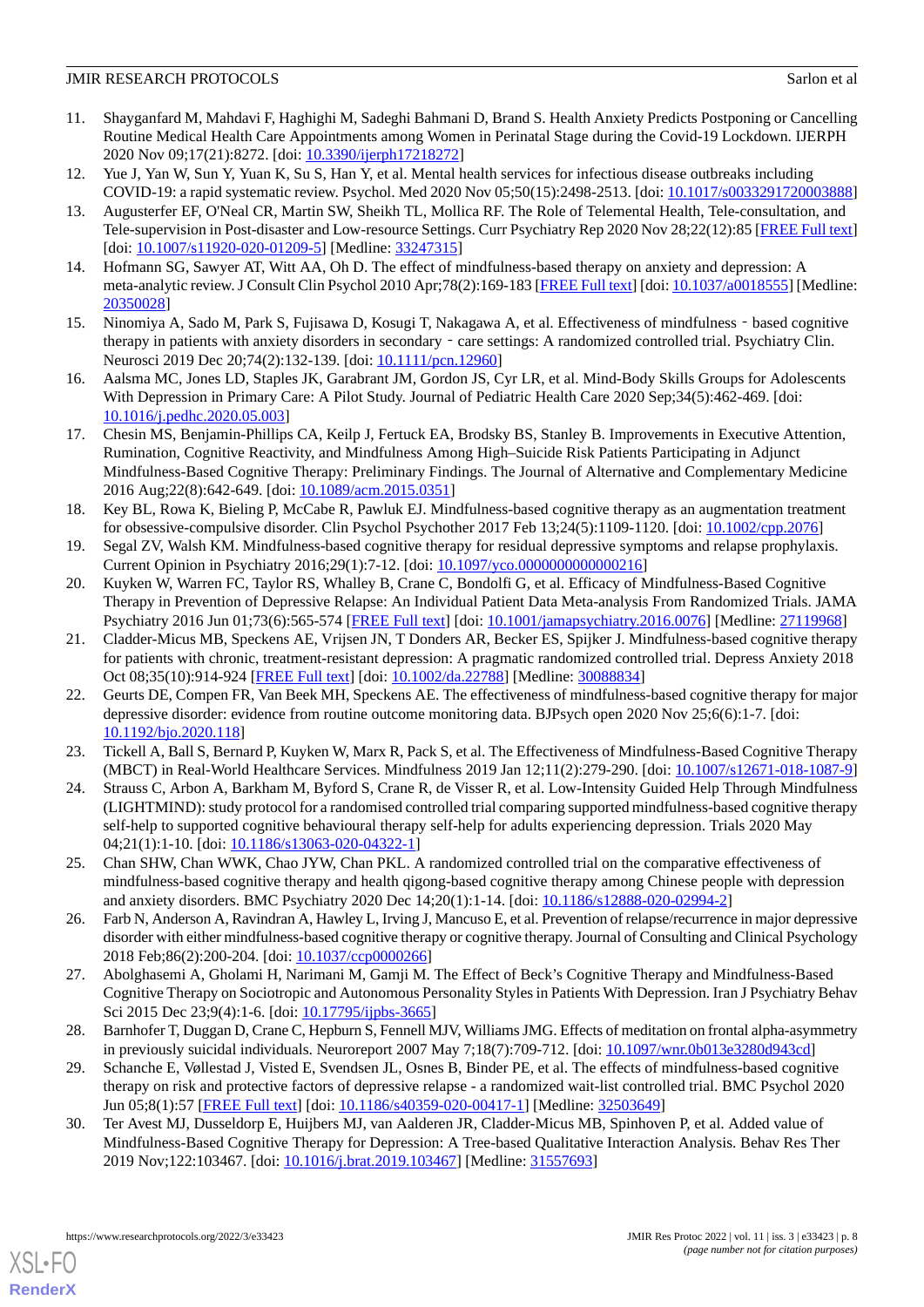- <span id="page-8-0"></span>31. Godfrin K, van Heeringen C. The effects of mindfulness-based cognitive therapy on recurrence of depressive episodes, mental health and quality of life: A randomized controlled study. Behaviour Research and Therapy 2010 Aug;48(8):738-746. [doi: [10.1016/j.brat.2010.04.006](http://dx.doi.org/10.1016/j.brat.2010.04.006)]
- <span id="page-8-1"></span>32. Heber E, Ebert DD, Lehr D, Cuijpers P, Berking M, Nobis S, et al. The Benefit of Web- and Computer-Based Interventions for Stress: A Systematic Review and Meta-Analysis. J Med Internet Res 2017 Feb 17;19(2):e32. [doi: [10.2196/jmir.5774](http://dx.doi.org/10.2196/jmir.5774)]
- 33. Lippmann M, Laudel H, Heinzle M, Narciss S. Relating Instructional Design Components to the Effectiveness of Internet-Based Mindfulness Interventions: A Critical Interpretive Synthesis. J Med Internet Res 2019 Nov 27;21(11):e12497 [[FREE Full text](https://pubmed.ncbi.nlm.nih.gov/31774413/)] [doi: [10.2196/12497\]](http://dx.doi.org/10.2196/12497)
- <span id="page-8-3"></span><span id="page-8-2"></span>34. Lyzwinski LN, Caffery L, Bambling M, Edirippulige S. A Systematic Review of Electronic Mindfulness-Based Therapeutic Interventions for Weight, Weight-Related Behaviors, and Psychological Stress. Telemedicine and e-Health 2018 Mar;24(3):173-184. [doi: [10.1089/tmj.2017.0117\]](http://dx.doi.org/10.1089/tmj.2017.0117)
- <span id="page-8-4"></span>35. Wahbeh H. Internet Mindfulness Meditation Intervention (IMMI) Improves Depression Symptoms in Older Adults. Medicines 2018 Nov 02;5(4):119. [doi: [10.3390/medicines5040119](http://dx.doi.org/10.3390/medicines5040119)]
- <span id="page-8-5"></span>36. Kerst A, Zielasek J, Gaebel W. Smartphone applications for depression: a systematic literature review and a survey of health care professionals' attitudes towards their use in clinical practice. Eur Arch Psychiatry Clin Neurosci 2019 Jan 03:139-152. [doi: [10.1007/s00406-018-0974-3](http://dx.doi.org/10.1007/s00406-018-0974-3)] [Medline: [30607530\]](http://www.ncbi.nlm.nih.gov/entrez/query.fcgi?cmd=Retrieve&db=PubMed&list_uids=30607530&dopt=Abstract)
- <span id="page-8-7"></span>37. O'Donnell KT, Dunbar M, Speelman DL. Effectiveness of using a meditation app in reducing anxiety and improving well-being during the COVID-19 pandemic: A structured summary of a study protocol for a randomized controlled trial. Trials 2020 Dec 09;21(1):1006 [\[FREE Full text\]](https://trialsjournal.biomedcentral.com/articles/10.1186/s13063-020-04935-6) [doi: [10.1186/s13063-020-04935-6\]](http://dx.doi.org/10.1186/s13063-020-04935-6) [Medline: [33298117\]](http://www.ncbi.nlm.nih.gov/entrez/query.fcgi?cmd=Retrieve&db=PubMed&list_uids=33298117&dopt=Abstract)
- <span id="page-8-8"></span>38. Huberty J, Green J, Glissmann C, Larkey L, Puzia M, Lee C. Efficacy of the Mindfulness Meditation Mobile App "Calm" to Reduce Stress Among College Students: Randomized Controlled Trial. JMIR Mhealth Uhealth 2019 Jun 25;7(6):e14273. [doi: [10.2196/14273](http://dx.doi.org/10.2196/14273)]
- <span id="page-8-9"></span>39. Möltner H, Leve J, Esch T. Burnout-Prävention und mobile Achtsamkeit: Evaluation eines appbasierten Gesundheitstrainings bei Berufstätigen. Gesundheitswesen 2017 Oct 10;57(03):295-300. [doi: [10.1055/s-0043-114004](http://dx.doi.org/10.1055/s-0043-114004)]
- <span id="page-8-11"></span><span id="page-8-10"></span>40. Economides M, Martman J, Bell MJ, Sanderson B. Improvements in Stress, Affect, and Irritability Following Brief Use of a Mindfulness-based Smartphone App: A Randomized Controlled Trial. Mindfulness 2018 Mar 1;9(5):1584-1593. [doi: [10.1007/s12671-018-0905-4\]](http://dx.doi.org/10.1007/s12671-018-0905-4)
- <span id="page-8-6"></span>41. Howells A, Ivtzan I, Eiroa-Orosa FJ. Putting the 'app'in Happiness: A Randomised Controlled Trial of a Smartphone-Based Mindfulness Intervention to Enhance Wellbeing. J Happiness Stud 2014 Oct 29:163-185. [doi: [10.1007/s10902-014-9589-1](http://dx.doi.org/10.1007/s10902-014-9589-1)]
- <span id="page-8-12"></span>42. Bennike IH, Wieghorst A, Kirk U. Online-based Mindfulness Training Reduces Behavioral Markers of Mind Wandering. J Cogn Enhanc 2017 Apr 25;1(2):172-181. [doi: [10.1007/s41465-017-0020-9](http://dx.doi.org/10.1007/s41465-017-0020-9)]
- <span id="page-8-13"></span>43. Lim D, Condon P, DeSteno D. Mindfulness and Compassion: An Examination of Mechanism and Scalability. PLoS ONE 2015 Feb 17;10(2):e0118221. [doi: [10.1371/journal.pone.0118221\]](http://dx.doi.org/10.1371/journal.pone.0118221)
- <span id="page-8-14"></span>44. Ly KH, Trüschel A, Jarl L, Magnusson S, Windahl T, Johansson R, et al. Behavioural activation versus mindfulness-based guided self-help treatment administered through a smartphone application: a randomised controlled trial. BMJ Open 2014 Jan 09;4(1):e003440 [[FREE Full text](https://bmjopen.bmj.com/lookup/pmidlookup?view=long&pmid=24413342)] [doi: [10.1136/bmjopen-2013-003440](http://dx.doi.org/10.1136/bmjopen-2013-003440)] [Medline: [24413342](http://www.ncbi.nlm.nih.gov/entrez/query.fcgi?cmd=Retrieve&db=PubMed&list_uids=24413342&dopt=Abstract)]
- <span id="page-8-15"></span>45. Mani M, Kavanagh DJ, Hides L, Stoyanov SR. Review and Evaluation of Mindfulness-Based iPhone Apps. JMIR mHealth uHealth 2015 Aug 19;3(3):e82. [doi: [10.2196/mhealth.4328\]](http://dx.doi.org/10.2196/mhealth.4328)
- 46. Wang Y, Gorenstein C. Psychometric properties of the Beck Depression Inventory-II: a comprehensive review. Braz J Psychiatry 2013;35(4):416-431 [[FREE Full text](https://www.scielo.br/scielo.php?script=sci_arttext&pid=S1516-44462013000400416&lng=en&nrm=iso&tlng=en)] [doi: [10.1590/1516-4446-2012-1048](http://dx.doi.org/10.1590/1516-4446-2012-1048)] [Medline: [24402217](http://www.ncbi.nlm.nih.gov/entrez/query.fcgi?cmd=Retrieve&db=PubMed&list_uids=24402217&dopt=Abstract)]
- 47. Williams JBW. Standardizing the Hamilton Depression Rating Scale: past, present, and future. Eur Arch Psychiatry Clin Nuerosci 2001 Jun;251(S2):6-12. [doi: [10.1007/bf03035120\]](http://dx.doi.org/10.1007/bf03035120)

# **Abbreviations**

**BDI-II:** Beck depression inventory II **HDRS:** Hamilton Depression Rating Scale **MBI:** mindfulness-based intervention **MDD:** major depression disorder **TAU:** treatment as usual **UPK:** University Psychiatric Clinics